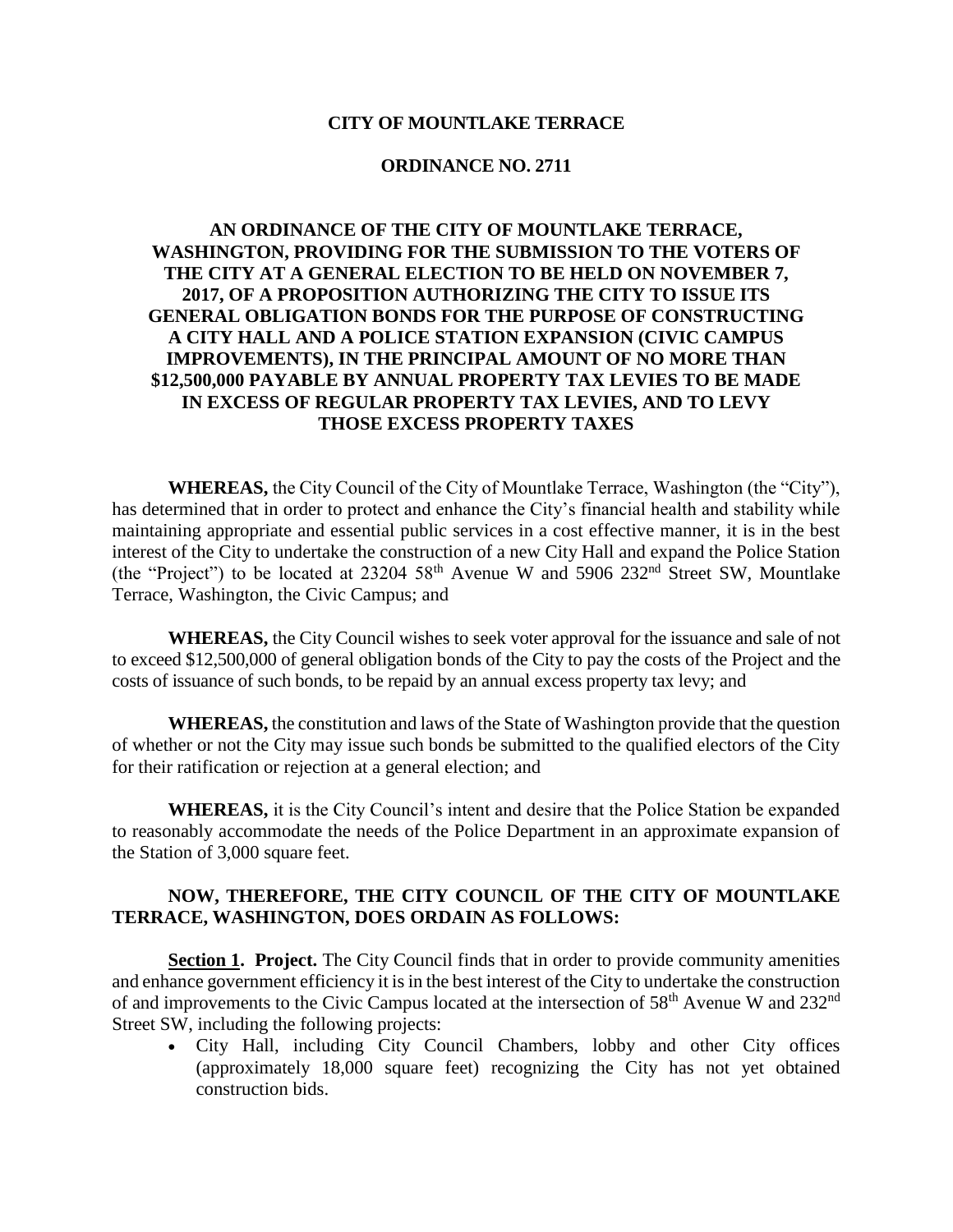• Police Station expansion (approximately 3,000 square feet) recognizing the City has not yet obtained construction bids.

The Project shall include all necessary equipment, supplies, and appurtenances. The cost of all necessary architectural, engineering, legal and other consulting services, inspection and testing, administrative expenses, site acquisition or improvement, demolition, on and off-site utilities, related improvements and other costs incurred in connection with the Project shall be deemed a part of the costs of such capital improvements.

The estimated cost of the Project, including the costs of issuing and selling the bonds authorized by this ordinance, is declared to be approximately \$12,500,000.

The City Council may modify the details of the foregoing Project where necessary or advisable in the judgment of the City Council.

Any Bond proceeds remaining after the Project is completed, shall be used for other capital projects approved by the City Council, or to repay the Bonds.

**Section 2. Description of Proposed Bonds.** The Bonds may be issued as a single issue, as a part of a combined issue with other authorized bonds, or in more than one series, as deemed advisable by the City Council and as permitted by law. The Bonds shall be fully registered bonds; shall bear interest payable as permitted by law; shall mature within 30 years from the date of issue, or within any shorter period fixed by the City Council; shall be paid by annual property tax levies sufficient in amount to pay both principal and interest when due, which annual property tax levies shall be made in excess of regular property tax levies without limitation as to rate or amount but only in amounts sufficient to meet such payments of principal and interest as they come due; and shall be issued and sold in such manner, at such times and in such amounts as shall be required for the purpose for which such Bonds are to be issued. The exact date, number of series, form, terms, option of prior redemption, price, interest rate or rates and maturities of the Bonds shall be hereafter fixed by ordinance of the City Council. Pending the issuance of the Bonds, the City may issue short-term obligations pursuant to chapter 39.50 RCW or such other obligations as are permitted by law to pay for the costs of the Project. Such obligations and their costs may be paid or refunded with proceeds of the Bonds when issued.

**Section 3. Proceeds of the Bonds.** If available money from the proceeds of the Bonds is more than sufficient to pay the costs of the Project, or if state or local circumstances require any alteration in the Project, the City may acquire, construct, equip and make other capital improvements to the City's facilities, or retire and/or defease a portion of the Bonds, all as the City Council may determine and as permitted by law. If the proceeds of the sale of the Bonds and other available money are insufficient to make all of the capital improvements herein provided for, or if it has become impractical to accomplish the Project or portions of the Project, the City may use the proceeds of the Bonds and other available money for paying the costs of those portions of the Project deemed by the City Council to be most necessary and in the best interest of the City.

**Section 4. Calling of Election.** The City Council requests that the Auditor of Snohomish County, Washington (the "Auditor") call and conduct a general election in the City, in the manner provided by law, to be held therein on November 7, 2017, for the purpose of submitting to the voters of the City, for their approval or rejection, the question of whether or not general obligation bonds of the City shall be issued in the principal amount of not more than \$12,500,000 (or such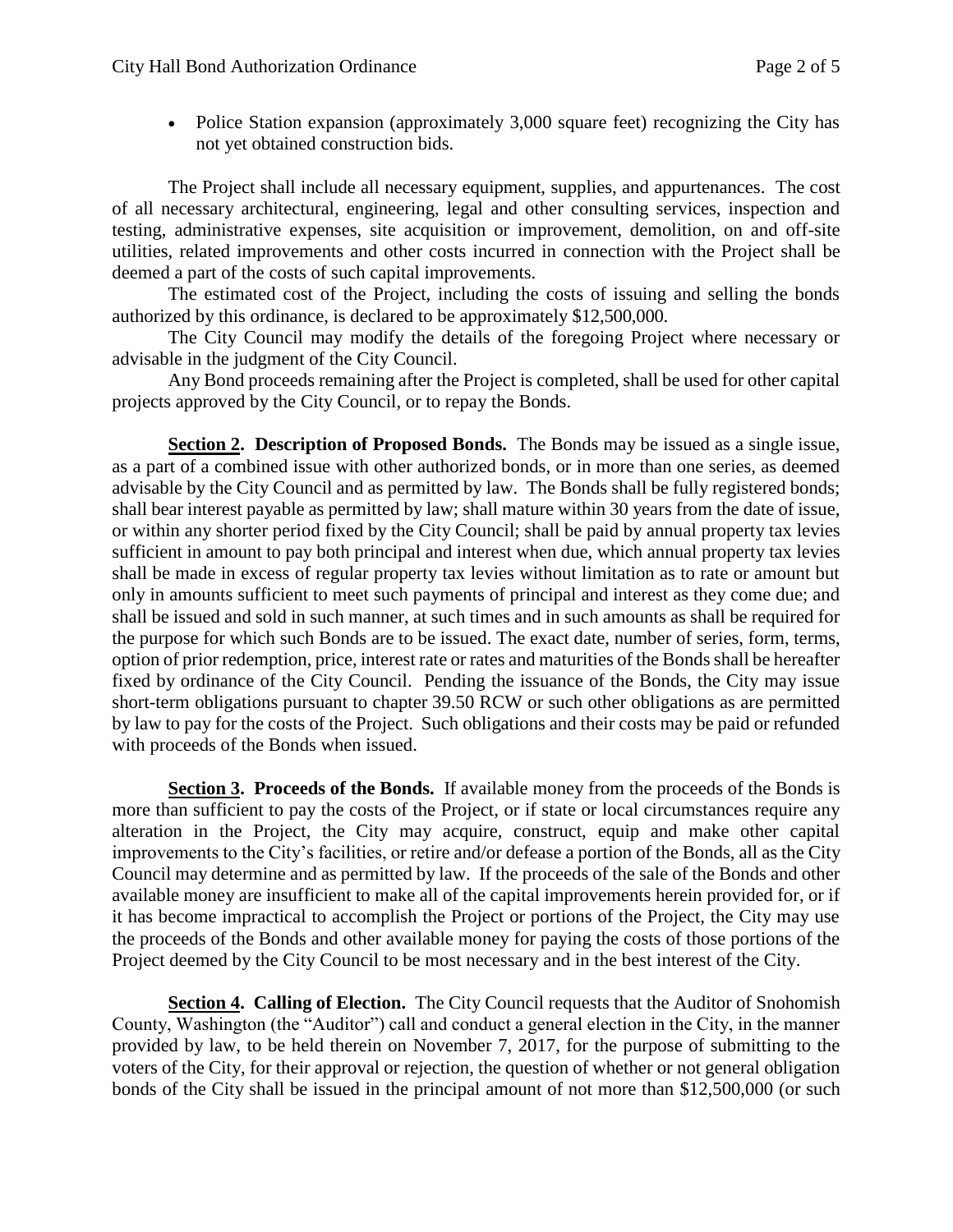lesser maximum amount as may be legally issued under the laws governing the limitation of indebtedness), the proceeds of which shall be expended to pay the costs of the Project, and annual excess property taxes shall be levied to pay and retire the Bonds.

If such proposition is approved by the requisite number of voters, the City shall be authorized to issue the Bonds in the manner described in this ordinance, to spend the proceeds thereof to pay the costs of the Project, and to levy excess property taxes to pay and retire such Bonds. The proceeds of the Bonds shall be used for capital purposes only and not for the replacement of equipment.

**Section 5. Ballot Proposition.** The City Clerk is authorized and directed to certify, no later than August 1, 2017 (by 5 p.m.) to the Auditor, as *ex officio* supervisor of elections in the City, a copy of this ordinance and the proposition to be submitted at that election in the form of a ballot title prepared by the City Attorney pursuant to RCW 29A.36.071, as follows:

## PROPOSITION NO. 1

## CITY OF MOUNTLAKE TERRACE CIVIC CAMPUS BONDS

The City Council of the City of Mountlake Terrace adopted Ordinance No. 2711 concerning a proposition for financing Civic Campus improvements. If approved, this proposition would authorize the City to issue bonds to construct a new City Hall and expand the Police Station. It would authorize the issuance of not more than \$12,500,000 of general obligation bonds maturing within 30 years, and authorize the annual levy of excess property taxes to pay such bonds, as provided in Ordinance No. 2711. Should this proposition be approved?

For purposes of receiving notice of any matters related to the ballot title, as provided in RCW 29A.36.080, the City Council hereby designates its bond counsel, Foster Pepper PLLC (Nancy Neraas, 206-447-6277, neran@foster.com), as the person to whom such notice shall be provided.

**Section 6. General Authorization.** The proper City officials are authorized to perform such duties as are necessary or required by law to the end that the question of whether or not Bonds shall be issued and excess taxes necessary to pay and retire the Bonds be levied, all as provided in this ordinance, shall be submitted to the voters of the City at the November 7, 2017 general election.

**Section 7. Intent to Reimburse.** The City Council declares that to the extent that the City makes capital expenditures for the Project, prior to the date the Bonds or other short-term obligations are issued to finance the Project, those capital expenditures are intended to be reimbursed out of proceeds of the Bonds or other short-term obligations issued in an amount not to exceed the principal amount of the Bonds provided by this ordinance.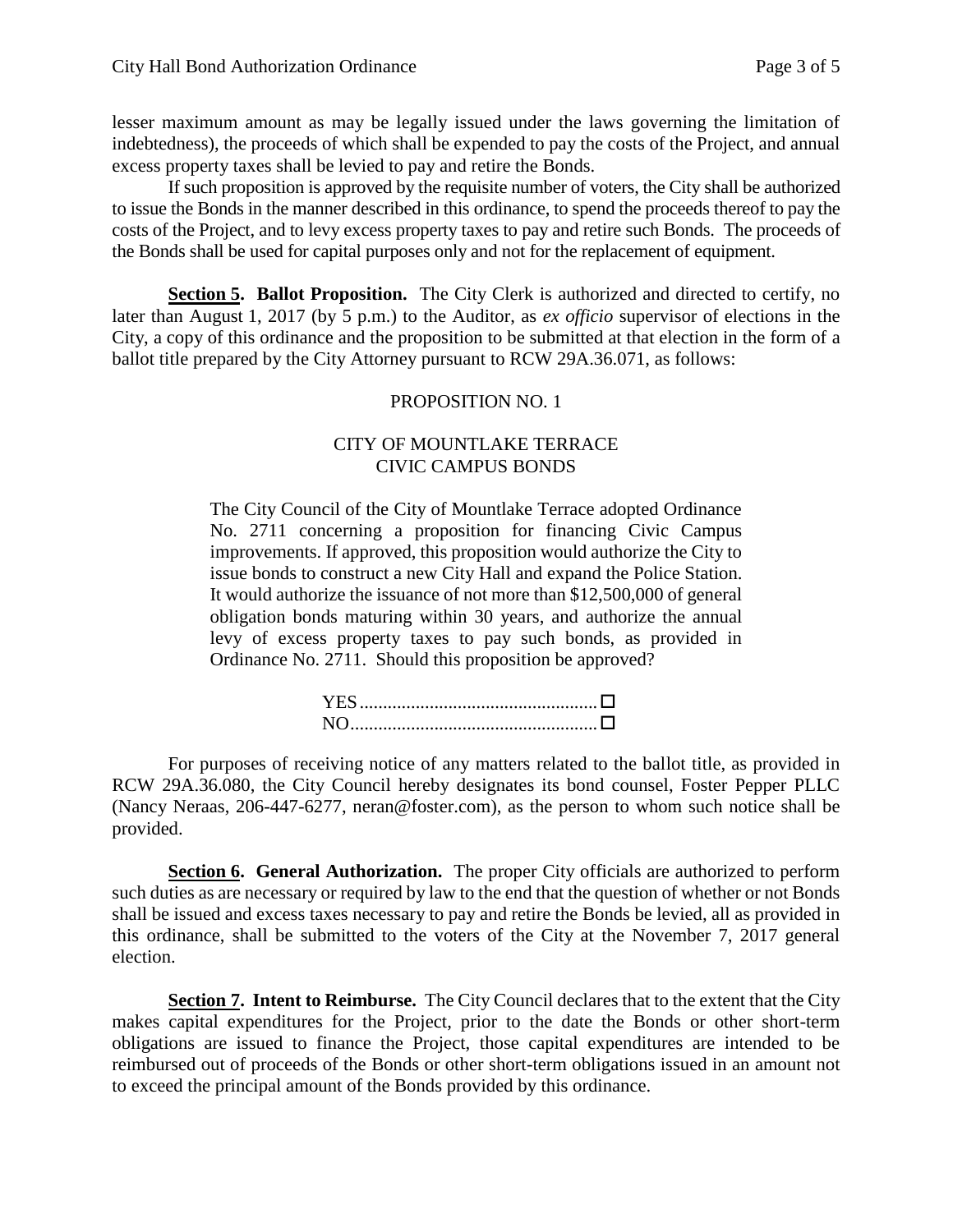Section 8. Severability. If any provision of this ordinance is declared by any court of competent jurisdiction to be invalid, then such provision shall be null and void and shall be severable from the remaining provisions of this ordinance, and shall in no way affect the validity of the other provisions of this ordinance or of any other ordinance or resolution or of the Bonds.

Section 9. Publication and Effective Date. This ordinance or a summary thereof consisting of the title shall be published in the official newspaper of the City, and shall take effect and be in full force five days after publication.

Section 10. Ratification of Prior Acts. Any action taken consistent with the authority of this ordinance, after its passage but prior to the effective date, is ratified, approved, and confirmed.

PASSED BY THE CITY COUNCIL OF THE CITY OF MOUNTLAKE TERRACE this  $20<sup>th</sup>$  day of July, 2017 and signed and authentication of its passage this  $20<sup>th</sup>$  day of July, 2017.

Mayor Jerry Smith ATTEST: **City Clerk** APPROVED AS TO FORM G. Schrag, City Attorne Gregory